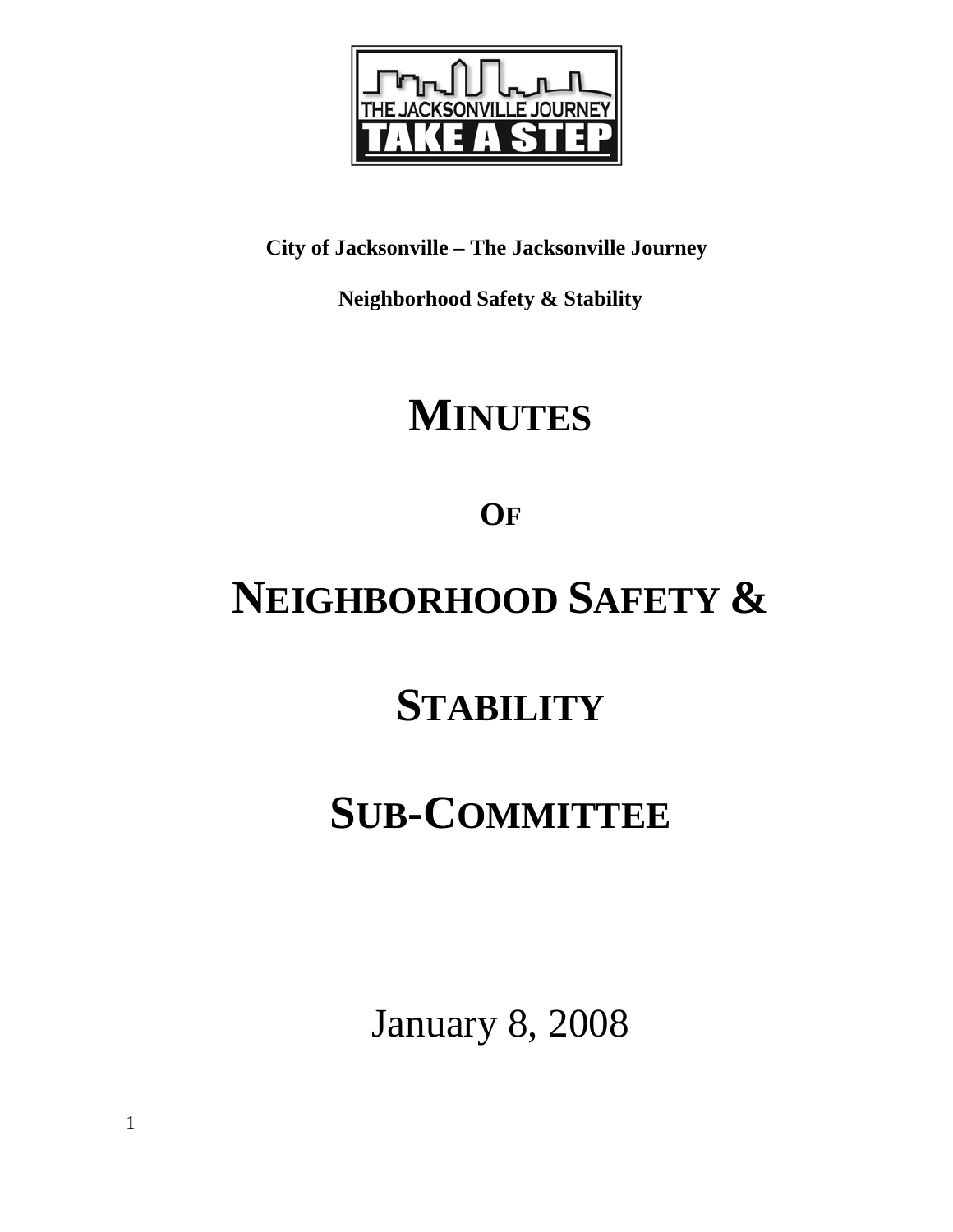## **The Jacksonville Journey – Neighborhood Safety & Stability**

### **Sub-Committee**

**January 8, 2008** 

### **2:30 p.m.**

**PROCEEDINGS before the Jacksonville Journey – Neighborhood Safety & Stability Sub-Committee taken on Tuesday, January 8, 2008, Edward Ball Building, 8th Floor – 214 N. Hogan Street, Jacksonville, Duval County, Florida commencing at approximately 2:42 p.m.** 

**Neighborhood Safety & Stability Committee** 

**Tony Boselli, Chair Oliver Barakat, Member John Clark, Member Charlie Commander, Member Ronnie Ferguson, Member Joni Foster, Member Donald Foy, Member Mark Griffin, Member Tripp Gulliford, Member Alberta Hipps, Member Suzanne Jenkins, Member Curtis Johnson, Member Diane Kerr, Member Tim Lawther, Member Lisa Moore, Member Devin Reed, Member Jim Robinson, Member Toney Sleiman, Member Eric Smith, Member Eddie Staton, Member**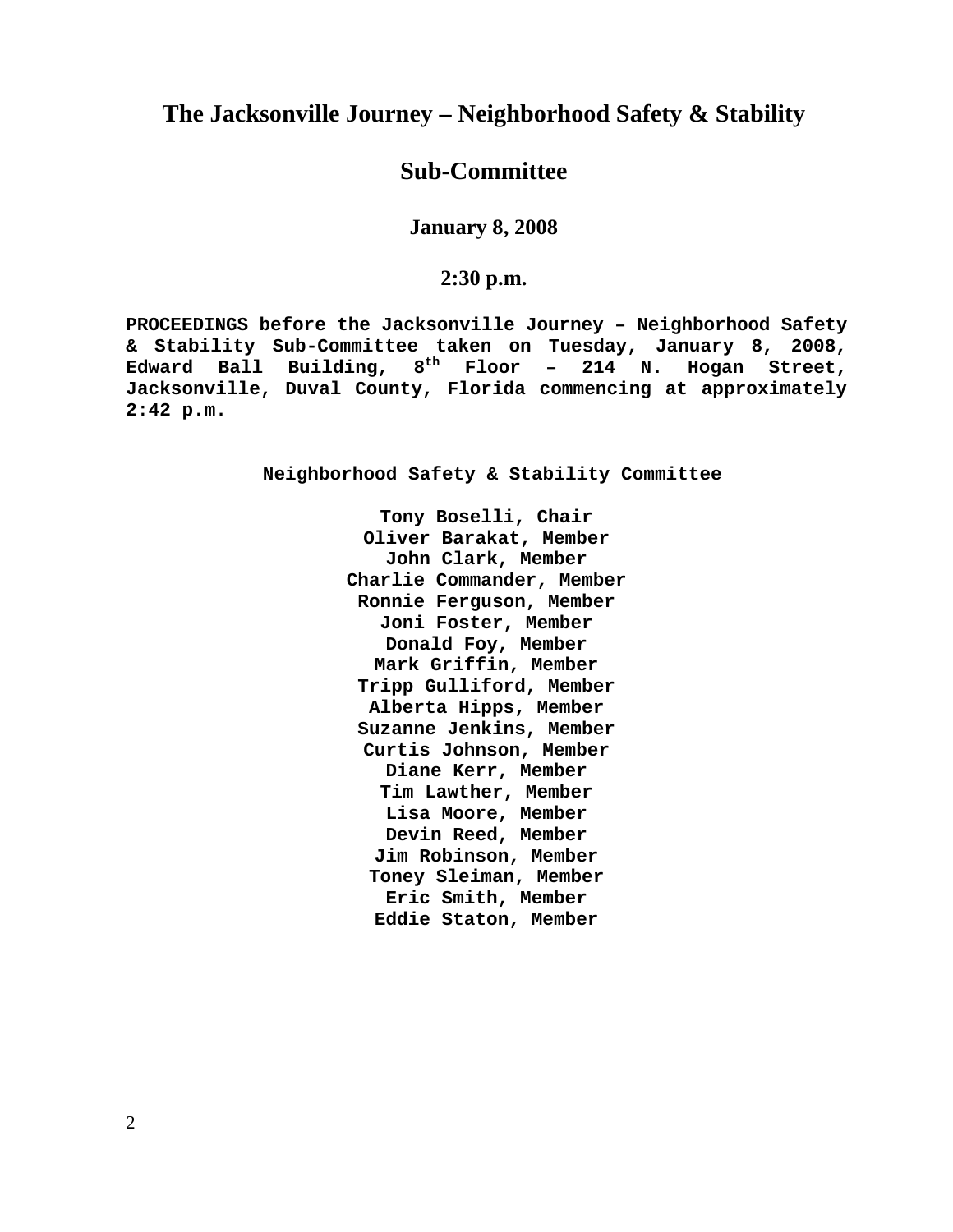### **APPEARANCES**

### **COMMITTEE CHAIRS & MEMBERS:**

TONY BOSELLI, Chair RONNIE FERGUSON, Member ALBERTA HIPPS, Member TONEY SLEIMAN, Member SUZANNE JENKINS, Member EDDIE STATON, Member CURTIS JOHNSON, Member DIANE KERR, Member MARK GRIFFIN, Member TIM LAWTHER, Member CHARLIE COMMANDER, Member TRIPP GULLIFORD, Member JONI FOSTER, Member JIM ROBINSON, Member

#### **PROFESSIONAL STAFF:**

John Alderson, Office of General Counsel

#### **STAFF:**

KERRI STEWART CHAD POPPELL JENNIFER SAVAGE STEPHANIE BARNETT RACHELLE M. SUNDY

#### **OTHERS PRESENT:**

Mr. Frank Brenden, Citizen Candace Hodgkins, Gateway Community Service Randy Jennings, Gateway Community Service Mike Clark, Times-Union Matt Galnov, Times-Union Wight Gregor, Housing & Neighborhoods Natasha Porter, Gateway Community Service Michael Blaylock, Gateway Community Service Wally Green, Gateway Community Service Cleve Warren, Essential Capital James Richardson, City of Jacksonville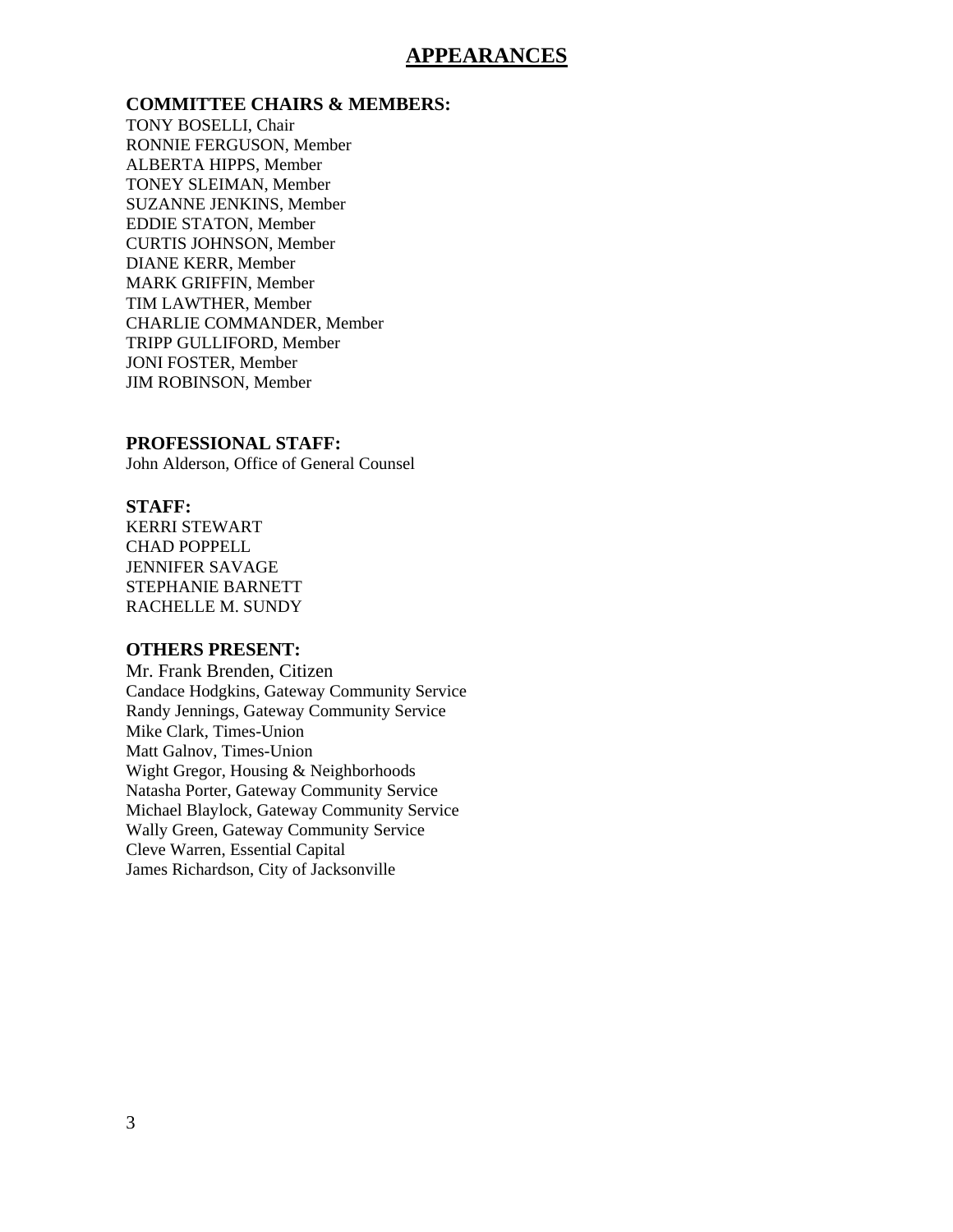#### **PROCEEDINGS**

January 8, 2008

Neighborhood Safety & Stability Chair/Committee 2:30 p.m. **Call to Order and Comments.** Chair Boselli called the meeting to order at approximately 2:42 p.m.

**Purpose of Meeting.** Discuss the Mayor's crime initiative – The Jacksonville Journey – Take a Step – Neighborhood Safety & Stability Sub-Committee.

Chair Boselli welcomed the group and thanked them for their willingness to be in attendance; and proceeded to introduce Kerri Stewart from the Mayor's staff. Ms. Stewart introduced the support staff for the sub-committee and assured the group that if they had any questions or needs, the staff would be most willing to help. Ms. Stewart then asked the committee members to go around the room and introduce themselves.

Jim Robinson – Sr. Vice President of King Engineering, Associates and feels the primary reason he was asked to join this committee was due to his involvement with Blueprint for Prosperity, he is the co-chair of the infrastructure foundation team for a couple of years and looks forward to being involved with this group.

Diane Kerr – President of North Riverside Community Development Corporation, founding chair for Crime Stoppers in five counties and a number of other things, but the main reason she is involved is because she loves her community.

Tim Lawther – Works for the Health Department and looks forward to jumping in.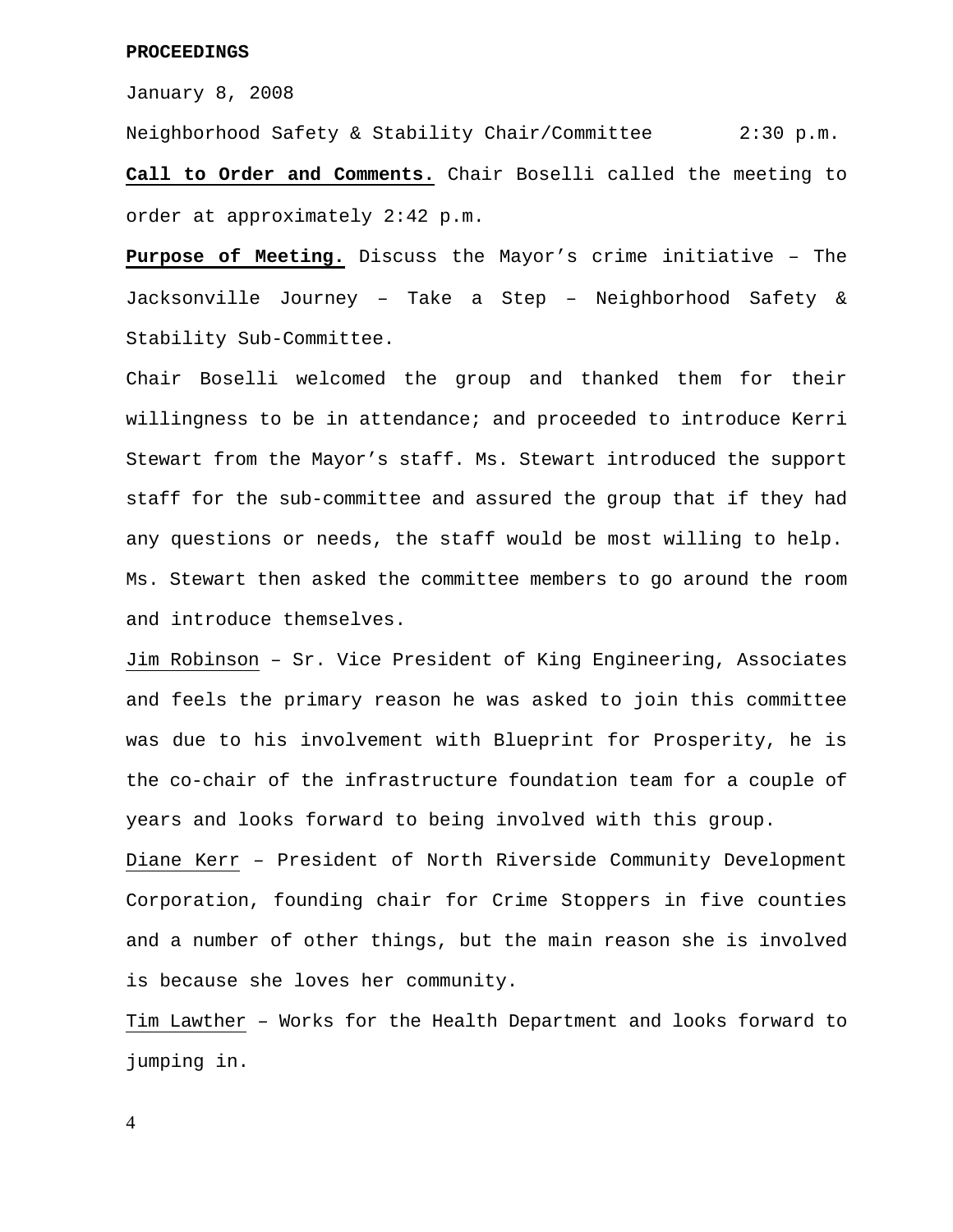Curtis Johnson – President Sweet Water Concerned Citizen Community Association. He has been heavily involved in the same type community work Mr. Boselli has been involved in and is looking forward to working with the group.

Ronnie Ferguson – President of the Jacksonville Housing Authority – we house 10,000 families; roughly 3,200 of which are in public housing developments. Since 1995, we've gone from one of the worst to housing agencies in the country to one of the best with the help of people like Mr. Charlie Commander who is on this committee.

Joni Foster – Executive Director of LISC Jacksonville, a national non-profit who works with neighborhood non-profits to revitalize neighborhoods. In Jacksonville we've worked with the JEDC and their missions run from developing housing for home ownership to rental housing to commercial development and community safety is a very important piece of this work.

Mark Griffin – Pastor of Wayman Ministries, the Westside property happens to be directly across the street from Eureka Gardens, and spearheaded the gun buy-back program – took over 800 guns off the streets; involved with the JCCI study; and the Sherriff's Roundtable. I'm driven to help solve the crime problems in this community.

Alberta Hipps – Owns consulting group here in Jacksonville, and has agreed to be the Blueprint for Prosperity Quality of Life chair and am the chamber of commerce local government subcommittee chair. She notes she is very anxious to report back to those venues all of our achievements.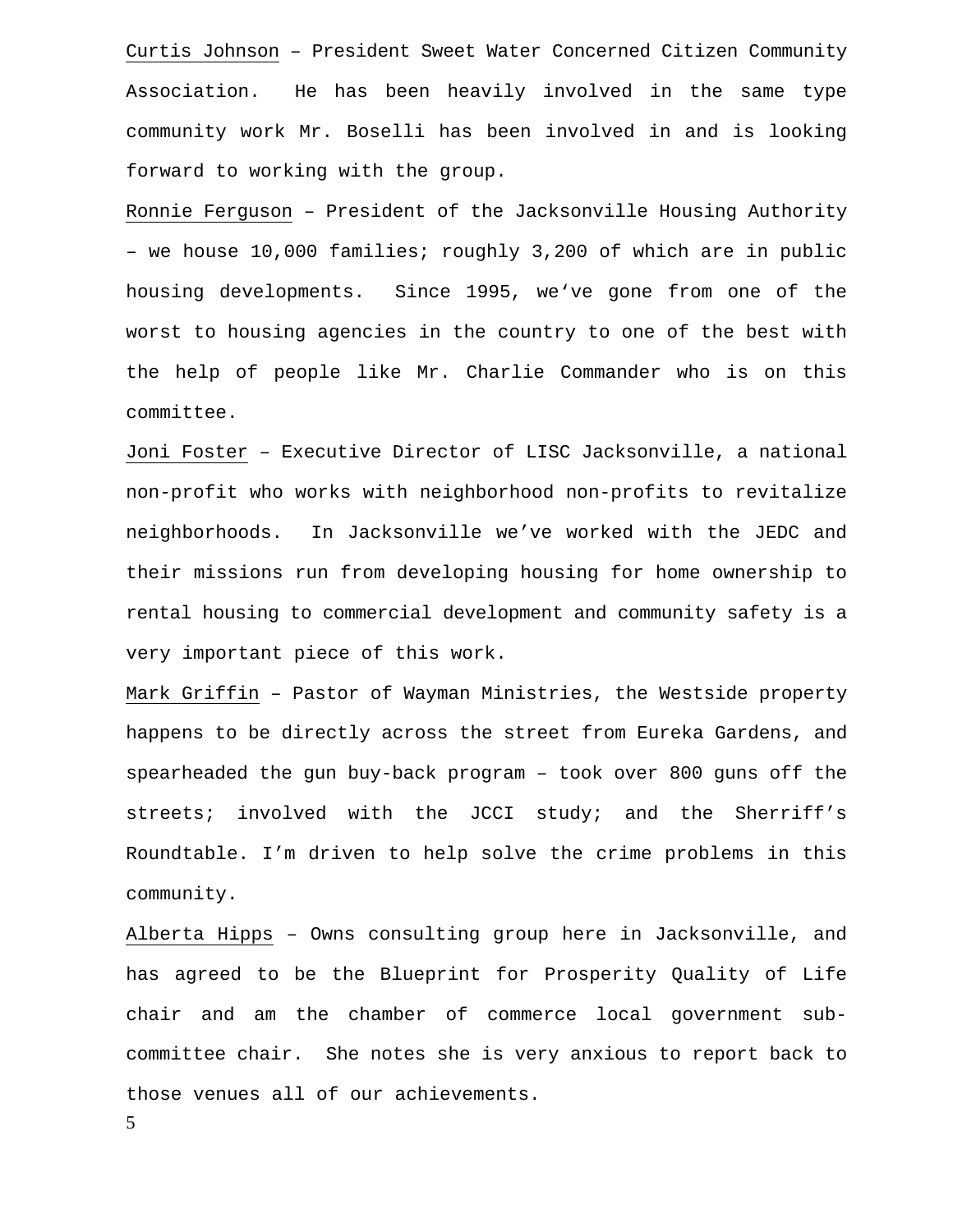Charlie Commander – Attorney in the community, native of Jacksonville and served in the Housing Authority and is now chairman of the Jacksonville Housing Commission.

Devin Reed – Notes he is a native of Jacksonville, and is partly here because of that and notes he also works for the Mayor and cannot tell him no. He notes he has a passion for the community and for the word of God, and when you read it and do nothing about a problem of this magnitude is not biblical and that is why he is a part of this group.

Toney Sleiman – Notes he was raised in LaVilla and Brentwood and was honored to serve at the Mayor's request.

Oliver Barakat – Commercial Real Estate Broker with CB Richard Ellis, notes he is here to contribute as much as he can and notes he is involved with several non-profits in the community from JCCI to Hubbard House, feels very happy to be here and contribute. Suzanne Jenkins – Notes she has been a citizen activist and was elected to the City Council, has family and raised them here in the community schools, served as Executive Director of Jax Pride, been very involved in Tipping Point Neighborhoods, championed the Town Centers under Mayor Delaney and when she received the call and was asked to be part of this endeavor, she eagerly accepted. Tripp Gulliford – Notes he is a Principal with Midland Development Corporation, a retail developer, involved most recently with Housing Partnership NE Florida and served on the board of Jax Pride when Suzanne Jenkins was the Executive Director. As a native of Jacksonville, he feels a very serious commitment to making the community as safe as possible.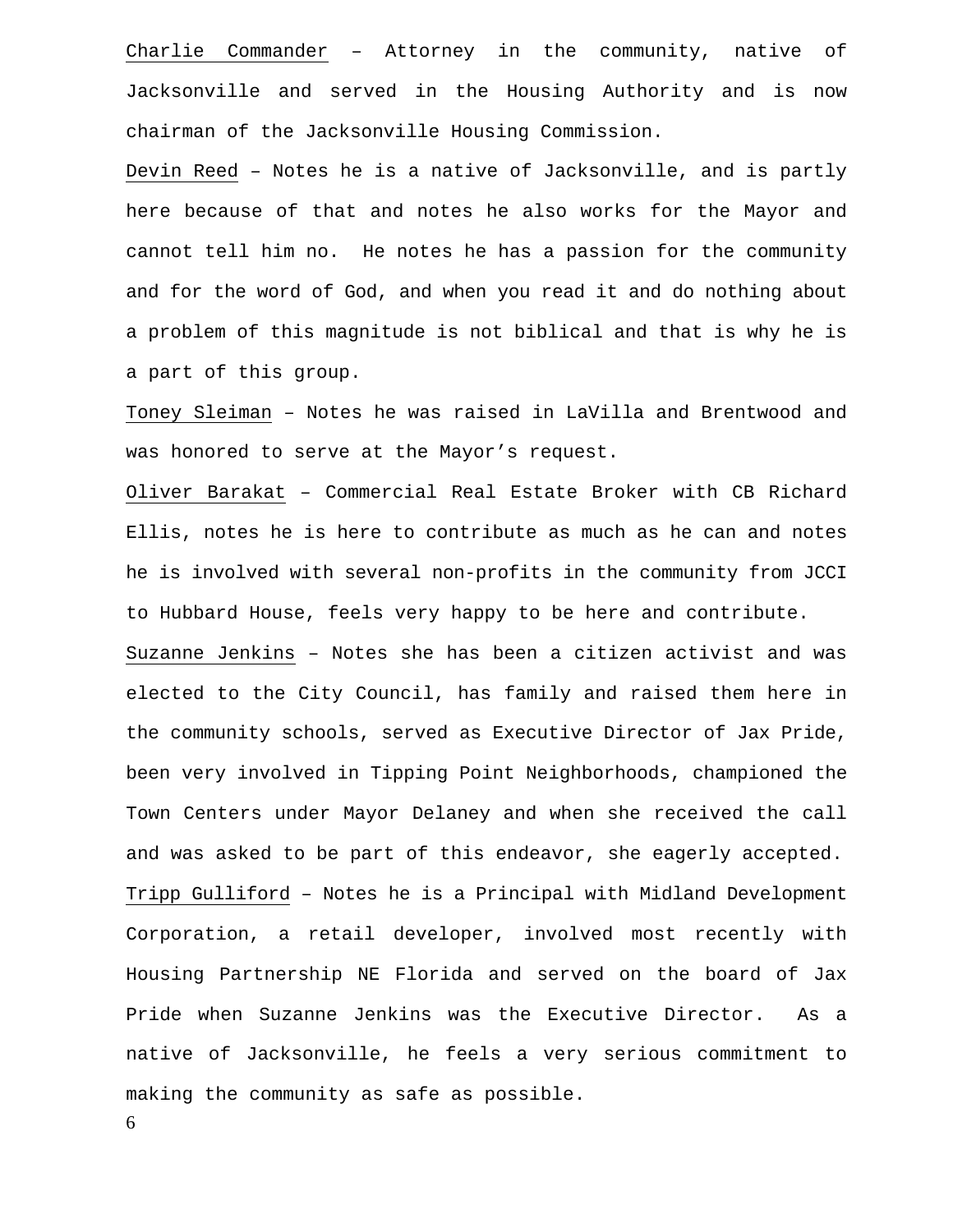Eddie Staton – National President for Mad Dads and serving as the Vice President for the Jacksonville chapter of Mad Dads.

Ms. Stewart then turned the meeting over the John Alderson of the Office of General Counsel for an overview of the Sunshine Laws.

#### 1a. Sunshine Law - Overview

Mr. Alderson provided an overview of the Sunshine Law as well as the Florida Public Records Law, and opened the floor to questions. There were several questions and Mr. Alderson's responses are listed below:

- 1) Since the Jacksonville Journey initiative is so big and covers many committee members, if a member wants to discuss topics within another committee, can a member discuss issues one-to-one with another sub-committee (from a different committee) member? **Answer, if you are under the umbrella of The Jacksonville Journey, then you must notice any meeting – no discussion can take place between members, you will be discussing public business.**
- 2) If someone makes, accidentally or happens to speak to someone without realizing they've stepped outside of Sunshine Laws, what will happen? What if you end up at a social engagement and find yourself getting caught up in the business of this commission? **Once you ascertain that you've stepped into this area and have begun discussing the commissions business, you must immediately stop and set up a meeting that should be noticed. You can engage in any discussion with anyone unless you are discussing public business with other committee**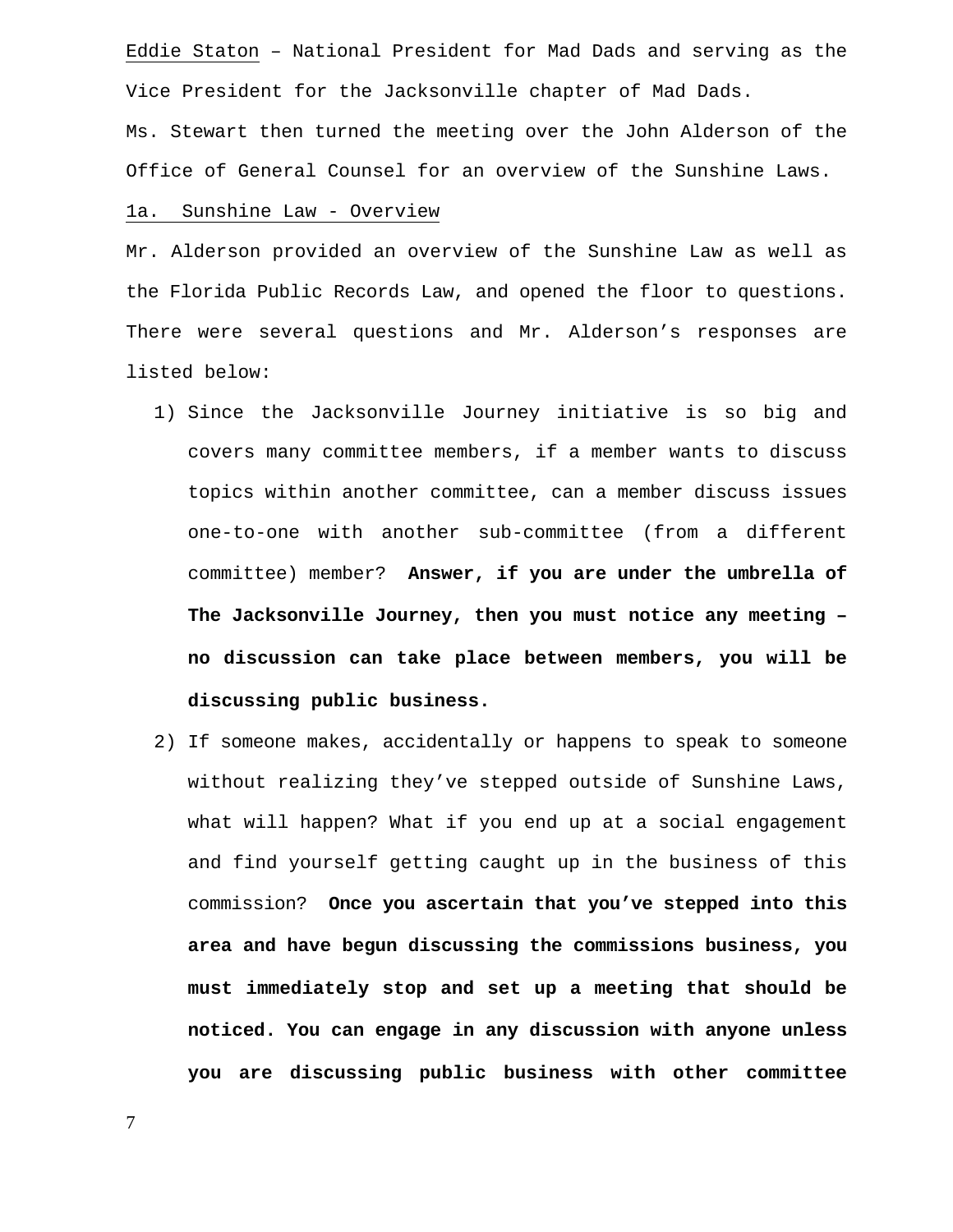**members. Should you have any questions, please direct them to your staff support person.** 

- 3) If someone sends me an e-mail who is not on any of these committees, but publicly says "at first meeting, you said what???", and I respond, is that under Sunshine? **Answer, yes – any document that relates to the public business discussion is a public record. You should always err on the side of the Public Record law or the Sunshine laws.**
- 4) Because I do work with many community groups who have a direct interest in what we're doing, it would be on my agenda to keep them informed on what is happening in our committee. What do I do with their e-mail requests? Do I hold them in a pile for Public Records? **Answer, best approach is to be kept in an electronic folder that you can burn to CD or print a copy and keep in your file on this commission.**
- 5) Would it be acceptable for me and a committee colleague to decide to have coffee at a restaurant and we notice the meeting so we can discuss public business? **Answer, it really must be done so the public can access the venue, but Mr. Alderson will research your question further. Ms. Stewart noted that we would try to find venues that are accessible to both sides of town and would try and obtain further clarification from the Office of General Counsel on this question.**
- 6) A concern was raised about the inability to communicate with whomever we need to talk with in order to fix the problems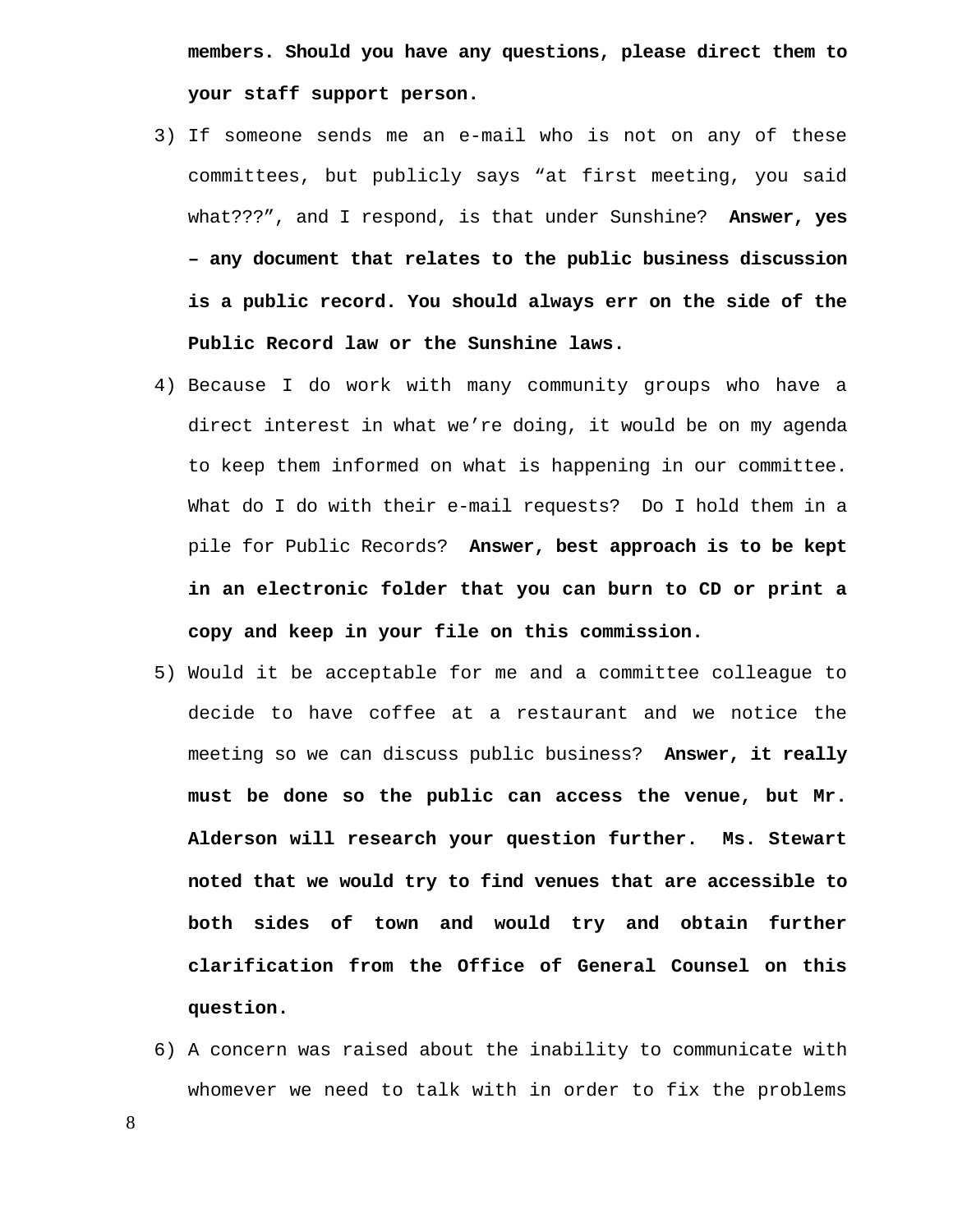within our community. A further concern was raised that we are holding these meetings during the middle of the day, downtown where most (poor) people cannot get to the meetings and it provides a hardship when we need to get the community involved. The government restriction is so great; it hinders our ability to get the job done. This committee member predicts that he feels this committee won't succeed or come up with any real action plan that can be implemented on the streets due to the fact that all of our meetings and communication have to be done in this room. **Chair Boselli asked if he could speak to this issue – we will succeed, yes it is cumbersome to have to do everything in the Sunshine, but this is the process we must live within. We will do our best to meet the needs of this community and we will make progress with this initiative. I will personally promise that when action items come out of our work, I will make sure this City's government will be held responsible for putting our work into action. I don't believe this effort will be a waste of time, it will be a very worthwhile use of our time and there are many smart people present here today – I think we can make a difference. If we don't have that mindset, we need to just leave right now and give up. For the next 98 days, we're going to have to make the sacrifice to abide with the Law, after this process, we can go have coffee anytime we wish. Our job is to take action.**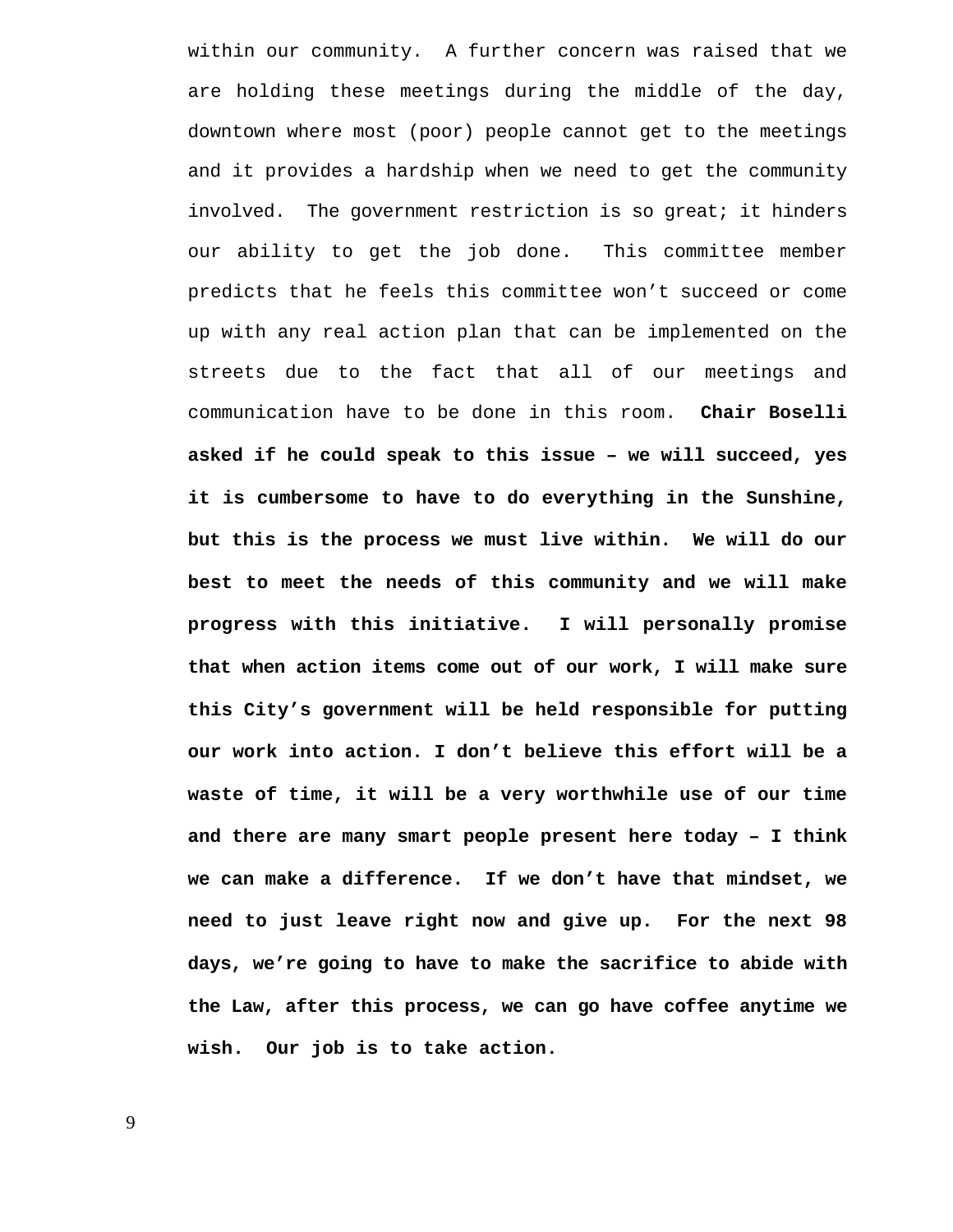Mr. Alderson also noted that there is more than just the Sunshine Law; there is a Public Records Law and a Gift Law. If you have any questions about what you should keep or when you should provide notice to the public, please don't hesitate to contact our office or speak with any of your staff members. Always be very careful about communication between board members. Do not engage in dialogue, whether written or spoken, with committee members, you will be in violation of the Sunshine Law.

10 Chair Boselli thanked Mr. Alderson for his overview and began the process of reviewing the agenda, and noted that going forward, we will be starting all meetings on time and, hopefully, end on time, but the reality is the meetings will probably last longer than the stated time. He notes, we only have 98 days and have much work to do. Chair Boselli then turned the meeting over to Kerri Stewart to discuss the some of the initiative that are currently underway. Ms. Stewart addressed the issue of Street Lighting in the various neighborhoods. She pointed to the handout of the Memorandum from the Director of Public Works. If the committee members have ideas or comments that would need to be addressed by a Subject Matter Expert (such as the noted memorandum), they should present that information to the committee staff member who will make sure the proper Subject Matter Expert is consulted and an answer received. Currently, an initiative is underway to look at what it would cost to replace light bulbs in every street light in Duval County. The goal is to "light up the night". Please read over these materials, these are the types of things we will see going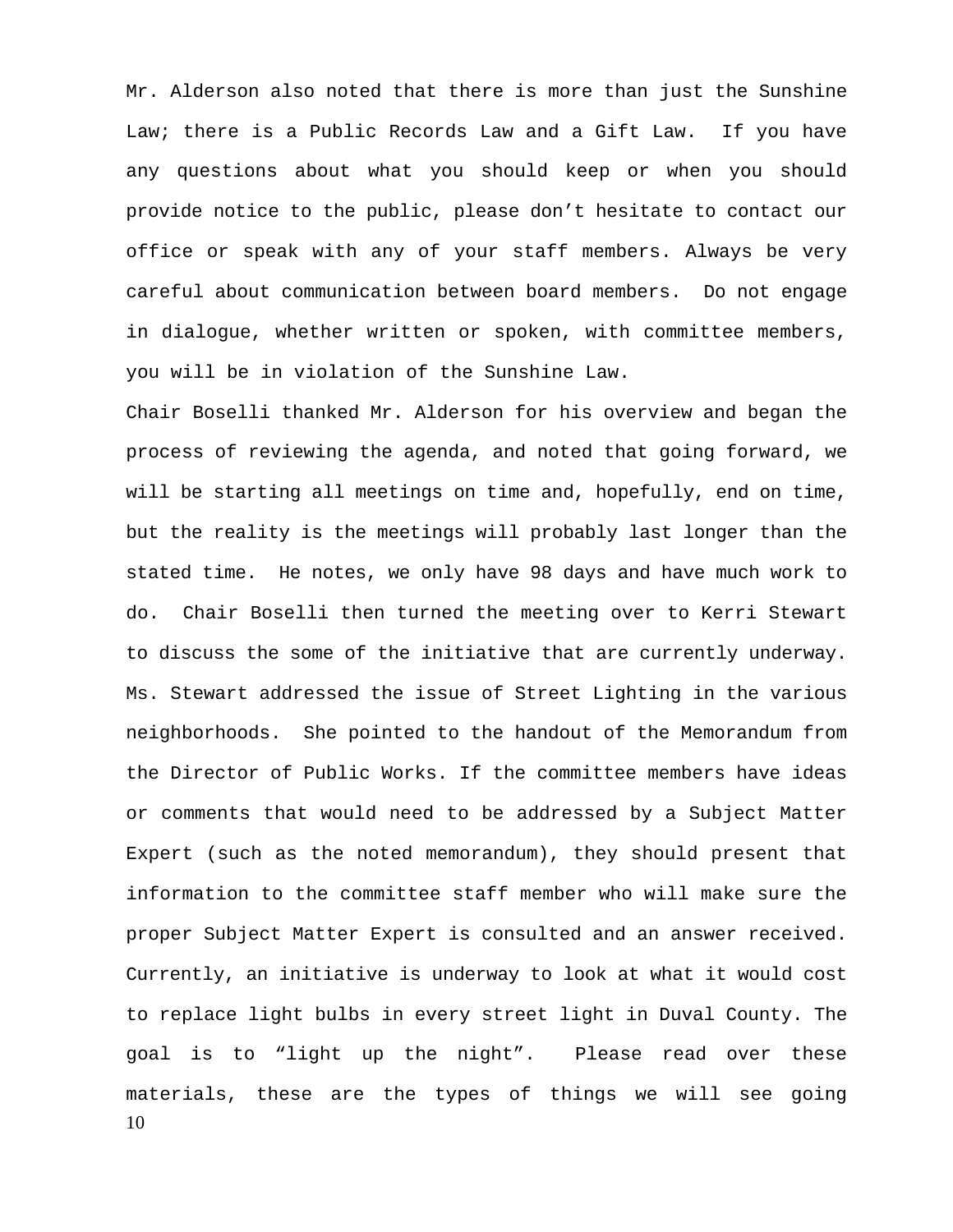forward. You will come up with an actionable idea and by the next meeting we will put a dollar amount or an implementation timeline to it after consulting with Subject Matter Experts. Chair Boselli thanked Ms. Stewart and then noted that Mr. Cleve Warren was in attendance from the Steering Committee. Going forward, there will be issues we're going to talk about, street lighting, trash pickup, etc. He noted that the first Steering Committee meeting that he has to prepare a report for is January  $24<sup>th</sup>$ . He has charged the committee with look at three areas of concern – short range; midrange and long-range plans. I believe there is low-hanging fruit that we can handle right away. Street lighting is one of them. Mid-range ideas could be community centers that have been closed. Currently, there are 13 closed, and with the largest Parks and Recreation Department in the State, I'd like to ask this Department to provide an overview as to what is being done in every building in this city. What are the resources, what is their budget? He then proposes that we re-direct the budget and resources to focus on maybe ten centers and then ask the community to become involved and have them participate in sponsoring or funding other centers so they can be opened as well. This will only work if we get the community involved. After-school programs are a valuable tool to help keep kids off the streets. I believe there are resources out there; the City is willing to give the buildings to private organizations as long as they partner with the community. The programs are out there, and individuals are out there who should step up and help with these areas.